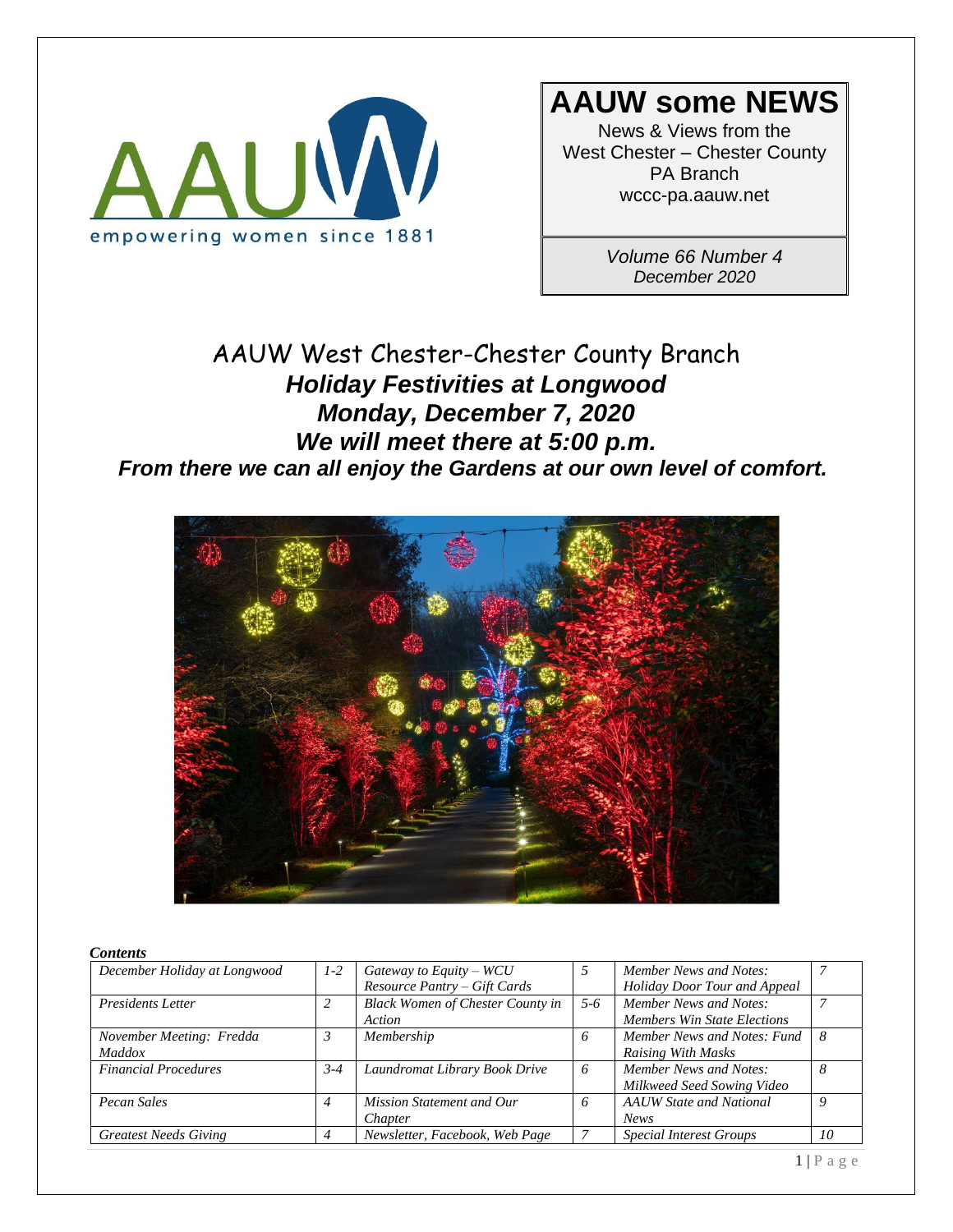### *Letter from the President*

*"Darkness cannot drive out darkness; only light can do that. Hate cannot drive out hate; only love can do that." Martin Luther King, Jr.*

We have just experienced one of the most bruising and intense elections of our time. Sadly, we still face a divided nation in which harsh rhetoric prevails. The words of Dr. Martin Luther King, Jr. remind us that only light and love can combat darkness and hate. In the next month we have three religious and cultural celebrations to help us focus on the light: Christmas on December 25, Hanukkah which begins on December 10, and Kwanzaa from December 26 to January 1. While not everyone will observe the same traditions or beliefs, we can take heart to know that our broader community is heading into the season of the year when light trumps darkness and love defeats hate.

In that spirit of light, our branch is looking forward to our socially distant holiday celebration which will be in the form of a visit to Longwood Gardens to meet up outdoors and to enjoy the fabulous Holiday Display. A separate invitation to the event was circulated and, hopefully, you have your tickets already. If you have questions, please contact Jane McDowell  $(i]$ wmcdowell@gmail.com). Since we do not have a business meeting in December, this outing will provide a wonderful opportunity to see (**in person!!**) the friends we have missed so dearly during the pandemic.

As always, we ask your support for our community outreach efforts during this time of gift giving and celebration. Since many of us may have fewer social activities for which to prepare food or bring hostess gifts, members may want to give extra support to our Gateway to Equity organization, the WCU Resource Pantry. Details on how to contribute to the Pantry, as well as other organizations that we support, are found in this Newsletter.

Given the current scale of the pandemic, it appears that we will be Zooming our meetings and interest groups well into 2021. Please take advantage of all of the opportunities presented by our organization to keep you connected with AAUW.

Best wishes to all of you for a holiday season filled with peace, light and love.

Janet



### *Holiday Festivities at Longwood Monday, December 7th*

 **If you haven't done so already, please consider joining us for a gettogether at Longwood Gardens on December 7th. Make your reservations now for 4:00 or 4:30 timed tickets.** This outing will allow our members to enjoy this world class display in a socially distanced way. We will meet in the Beer Garden area at 5:00 p.m. From there we can all enjoy the Gardens at our own level of comfort.

 If you are need of complimentary tickets, contact Jane McDowell, jlwmcdowell@gmail.com) If you are using one of the complimentary guest tickets, you DO NOT need a time slot for entry; just show the pass at the entry gate. Once you enter the Gardens, you may stay as long as you wish. Once you leave the Gardens, there is no re-entry.

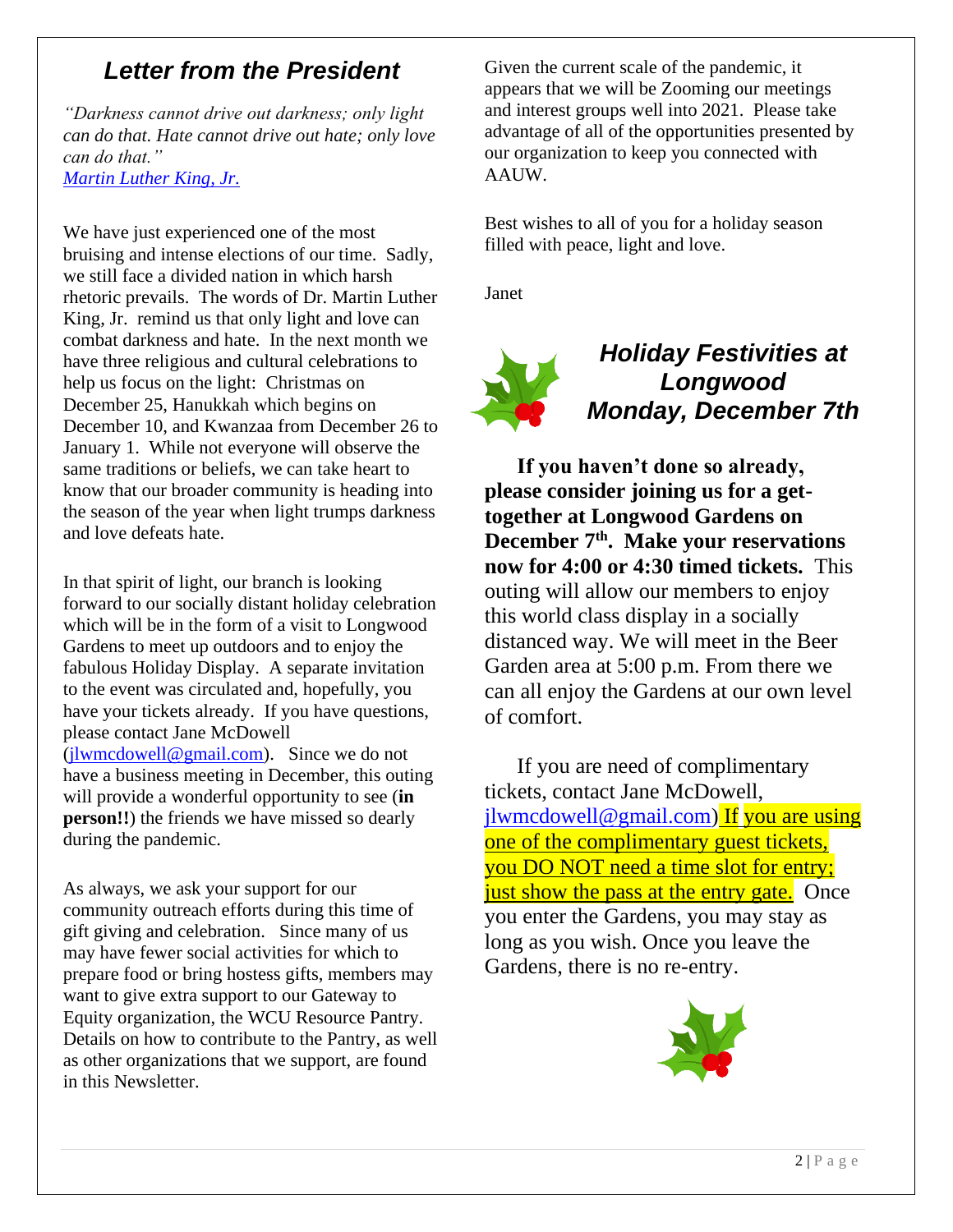### *November Meeting: Fredda Maddox Spoke on Challenges of Being a Woman in Law Enforcement*

*-- Jean Speiser*

Fredda Maddox, Chester County's sheriff, spoke to us on November 11 on the topic of women in law enforcement. An unusually large number of members attended the virtual meeting. perhaps the size of the audience can be attributed to the ease of attending virtually or to the interest that the speaker aroused, but it was a pleasure to see that so many of us were there. Sheriff Maddox is the first Black sheriff in Chester County and the first Black female sheriff anywhere in Pennsylvania.

Sheriff Maddox brings great depth through a very rich and varied background to her position. An attorney with more than 20 years' practice under her belt, she previously served as a Pennsylvania state trooper and was one of the first female state troopers in Chester County. She had also worked as a narcotics agent for the Bureau of Narcotics in the Pennsylvania Attorney General's office.

She had not intended to be the first anything, but did know where she wanted her career and qualifications to take her. On many occasions she encountered what she described as a "good ol' boy network" and found it difficult to break through. For example, when she first applied to be a state trooper, although she had taken the requisite training and had passed all the preacceptance requirements, she was turned down because of her height. At that time state troopers had to be 5'11" or taller, a requirement that effectively precluded all but a very few female applicants. As Sherriff Maddox told us, the excuse for that requirement was that a sheriff needed to be able to subdue a possible bad actor. But someone who has the physical attributes and ability to do that should be qualified, regardless of her height. It took a lawsuit for that requirement to be dropped.

Even today it is difficult for a woman in Chester County to move ahead in law enforcement. For example, there is only one female police chief in Chester County. In order to serve on a police

department, an applicant requires specific training at a police academy and that training is expensive. When a police department as pre-approved an applicant, the department often pays for the training. But if an applicant does not know anyone in a department, that department is less likely to pay for training. This results in an inequity that is gradually being eroded although the truth is that people often hire others who resemble them in some way.

Sheriff Maddox suggests that an effective way to approach issues like this is to form a network akin to the old boy network. Join organizations where women you want to know belong, communicate as much as possible with others like you, educate people about what you and people like you can do. Persevere.

## *Financial Procedures*

-- Anne Anderko

Back in August, a successful audit was conducted and the recommendations listed below were suggested to the board. At the November board meeting, these recommendations were approved and will be printed in next year's handbook. We want to thank Glen Sweet, Cathy Wilson and Suzy DeGeorge for their thorough work on this audit. Below is a list of recommendations that will now become procedures for ongoing branch financial matters.

- 1. Documentation shall be provided to the treasurer in the form of an invoice, contract or receipt prior to any disbursement of Branch funds. Any disbursement over \$200 needs approval of second signatory.
- 2. No funds shall be disbursed which are not budgeted without express approval of the board. Members seeking reimbursement for budgeted items must submit documentation to the treasurer prior to being reimbursed. Members seeking reimbursement for nonbudgeted items must have the necessary documentation and secure Board approval prior to being reimbursed. (Continued on next page)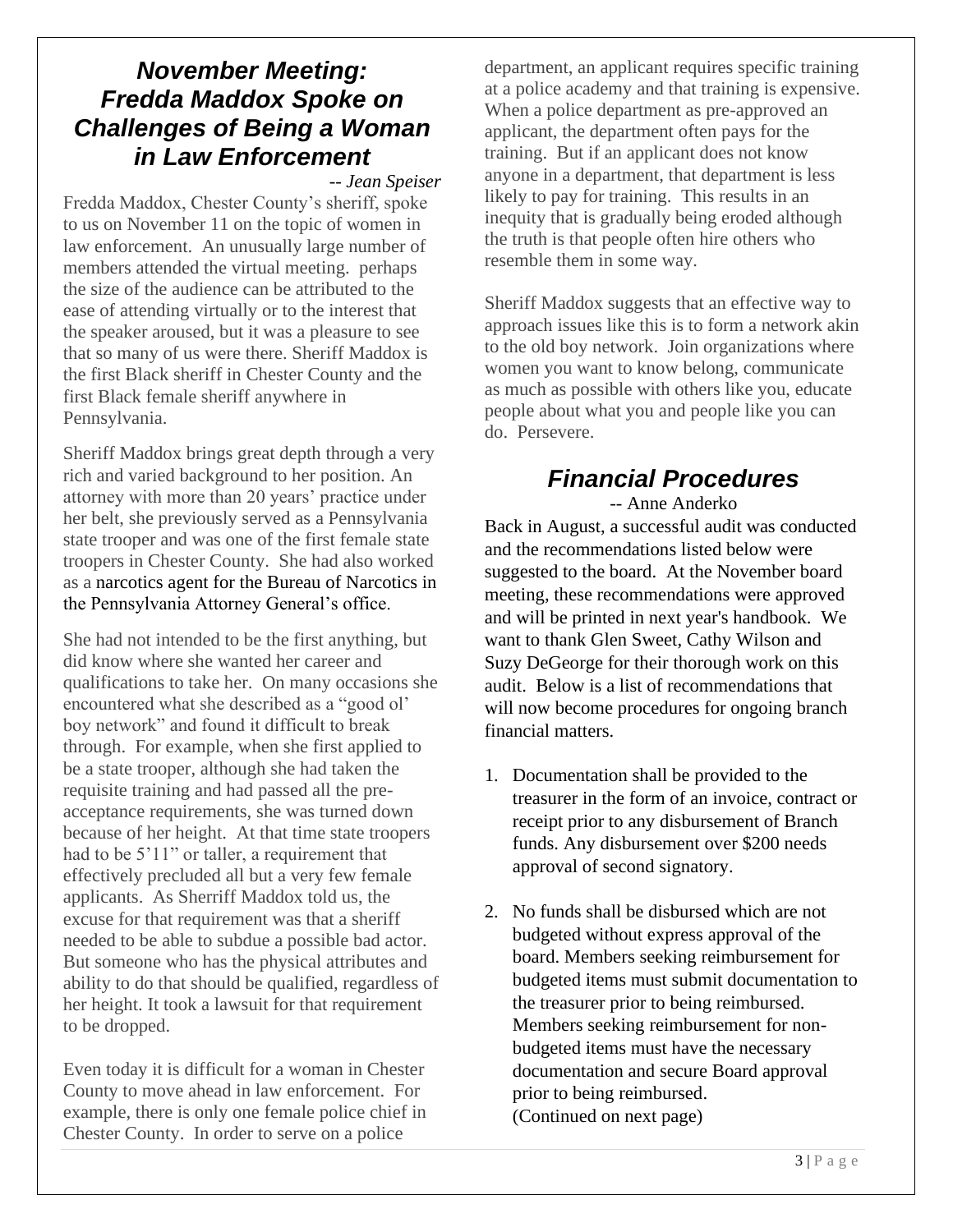### *Financial Procedures (continued)*

- 3. No funds shall be disbursed by wire transfer.
- 4. Receipt and disbursements shall be recorded in the excel spread sheet/financial software program in the precise amount and date paid with the exception of the upcoming fiscal year dues received and paid to national and state AAUW which should be recorded in the fiscal year in which these funds are budgeted.
- 5. No funds shall be advanced for any purpose. (For example, dues shall not be paid to National AAUW or the State on behalf of any member who has not paid annual dues to the organization.)

### *Fund Raising Committee: Pecan Sale – Limited Supplies Remain*

Greetings from your "virtual" fundraising committee.

MANY THANKS to all who participated in the annual Pecan Fundraiser. It was great to see so many "masked" members in person when they came to pick up their orders in the parking lot at Grove United Methodist Church.

We currently have a profit of approximately \$925 and hope to make it to \$1,000. We still have a limited stock of 2 of the items including: Plain Pecans (\$13.50/bag) and Cinnamon Glazed Pecans (\$10/bag). If you are interested in making a purchase then please email Trish at BA1004@comcast.net **Orders will be filled based on when the emails are received and stock available.**

We thank you for your continued support. Fundraising Co-chairs: Trish Alfano & Marie Knox



## *Greatest Needs Giving Reminder: Matching Donation!*

Just a reminder if you would like to help the branch achieve one of the stars in the 5 Star Recognition Program, the goal is to increase our Greatest Needs Giving to AAUW National by 25%. We were just notified that **through December 31, AAUW's board, committee leaders and staff will match – dollar for dollar – every donation, now up to \$40,700, giving your yearend gift TWICE the impact.** 

With your DOUBLED gift, AAUW National will:

- Demand Congress approve **long-overdue financial relief** to the millions of Americans devastated by the pandemic, which disproportionately harms women and people of color.
- Push policymakers to pass the **paid leave and equity laws** that women and people of color desperately need to endure this crisis without losing their jobs or being forced to work sick.
- Offer **career development programs**, tools and networking to women who are low-wage workers, students and recent college grads.
- Center **racial equity** in all of our work.

**If you would like to help, please send your donations by December 31, 2020 to Deb Roney, 11078 Carriage Hill Road, Huntington, PA 16652-5550 and make it out to AAUW Funds-Greatest Needs Giving. Thank you for your continued support.**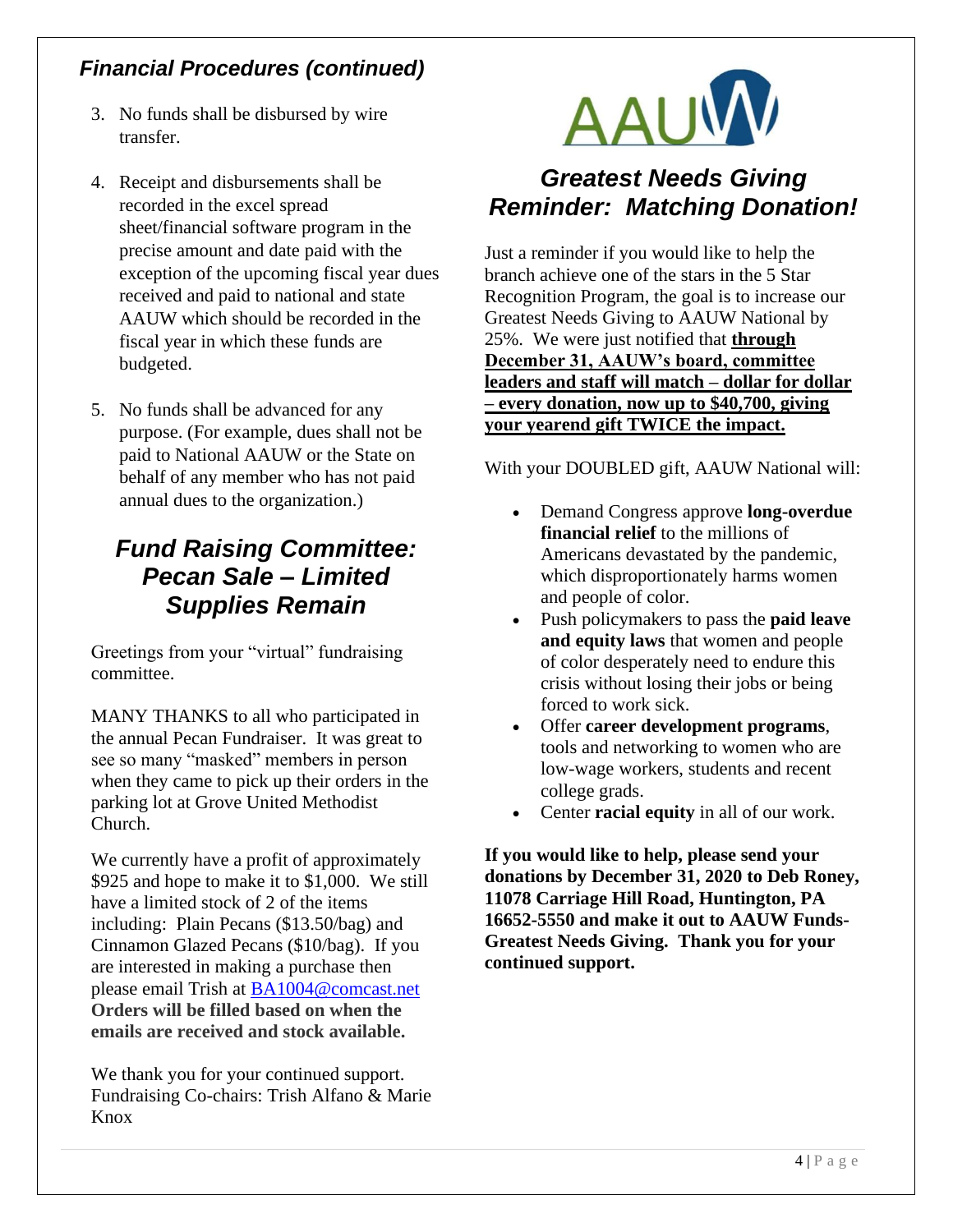## *Gateway to Equity: The Resource Pantry at West Chester University*

The Resource Pantry at West Chester University provides items for all students in need, including the Promise students who are unaccompanied, homeless and foster youth. We have supported the Pantry in the past and are happy to support them again this year as our Gateway to Equity Award winner. We encourage those who wish to help, to donate items from the Pantry's Amazon Wish List, at

https://www.wcupa.edu/\_services/civicEngageme ntSocialImpact/pantry/

#### or from the **Pantry's Most Needed Items list**

(from their website). If you choose to donate items from the Amazon Wish List, please remember to include that this is a gift from AAUW.

#### **Winter Information**

Per the Website, the Resource Pantry is now closed, but will be open on the following Wednesdays from 10am-2pm:

- December 9th
- December 16th
- January 6th
- January 13th
- January 20th

#### **Instructions to donate from the Amazon Wish List:**

- Visit the WCU Resource Pantry Wish List
- Select items from the list you wish to purchase and proceed to checkout.
- Select the "WCU Resource Pantry" shipping address.
- In the gift message box, please include the following information:
	- o Your name
	- o Your address
	- o Your email address
	- o Your affiliation with WCU (i.e. friend, student, parent, faculty, staff)
	- o Your phone number Select your method of payment.
- Place your order.

### *Donate Gift Cards*



It has become a tradition for our branch to make a donation to our Gateway to Equity award winner each December. If you would like to help out, please donate gift cards in the amount of \$10 each, as many as you wish. Cards for local businesses such as Wawa, supermarkets, or simply Visa cards are always welcome. **Eva Kaufmann will be happy to collect the cards at Longwood Gardens on December 7th**, when we meet to tour the Christmas displays. If you do not plan to attend, you can mail the cards to her at 717 Isaac Taylor Dr, West Chester, PA 19382.

## *Black Women of Chester County in Action*

*-- Peggy Staarman*

The mission of Black Women of Chester County in Action is to improve the economic well-being and health of Black women and girls in Chester County through education, advocacy, and leadership. The organization's Our Voice Should Be Heard initiative embraced this mission by reaching out to underserved women about the importance of completing the census and voting.

With the help of other community organizations, the group distributed informative literature in both English and Spanish in packets that also contained items such as hand sanitizer and masks. OVSBH participants hosted game nights on Kahoot, organized Watch Parties, shared videos of community leaders on social media sites, initiated a "sister-to-sister" phone chain, and helped with voter registration drives. (continued on next page)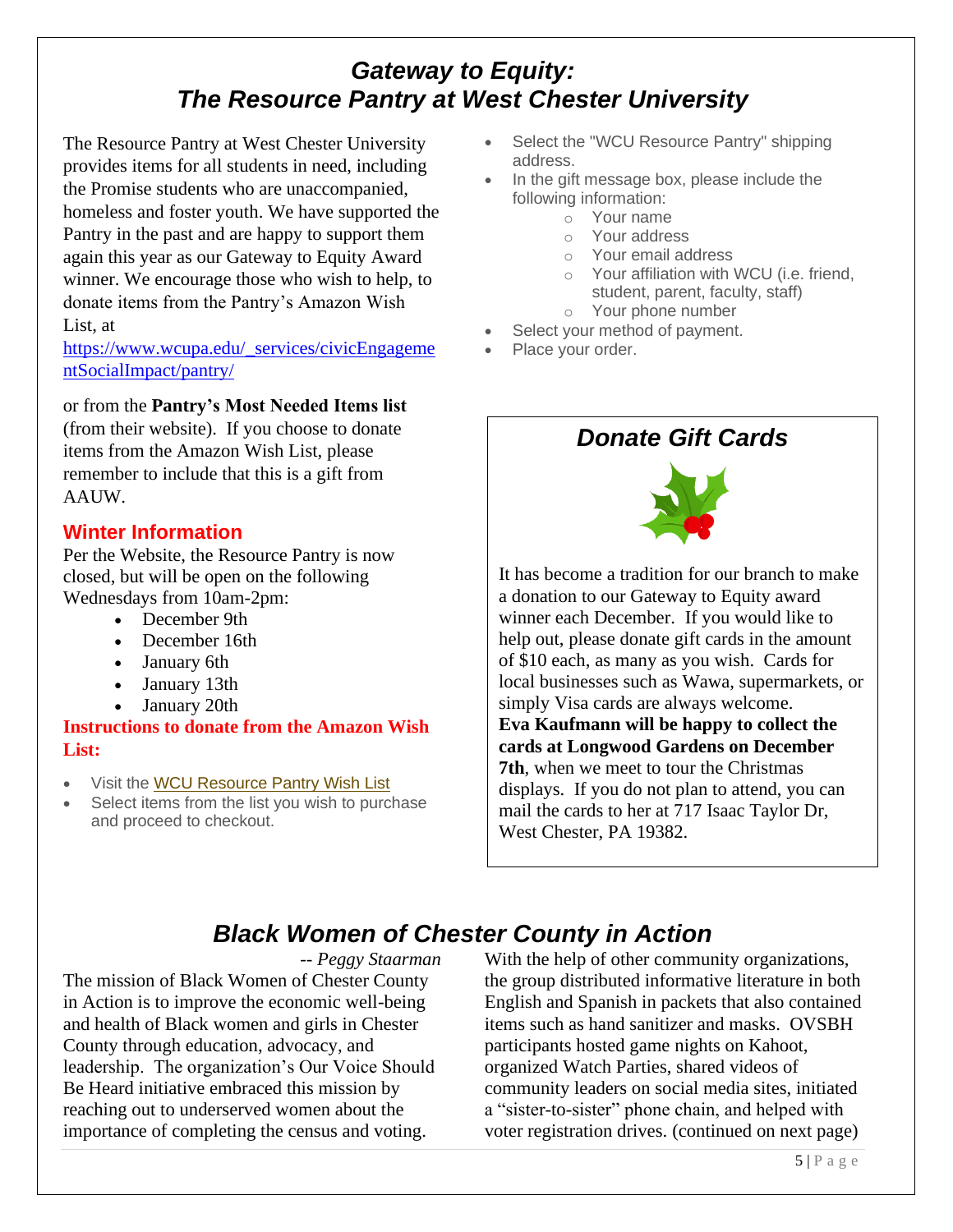### *BWCC in Action (continued)*

Our WCCC Branch of AAUW helped with the success of this initiative by generously donating \$250 from branch funds and \$375 from individual donors for a total donation of \$625. Cheryl Miles, the Chairwoman of BWCCA, asked me to extend her gratitude to the branch. She will acknowledge the donations with thank-you notes as soon as possible. The kindness and generosity of our members continue to benefit many worthwhile Chester County organizations. Thank you so very much.

## *Laundromat Library League October/November Book Drive*

*-- Peggy Staarman*

Although many of our activities have been curtailed by the COVID-19 virus restrictions, the generosity of our branch members continues. Anne Anderko loaded numerous boxes of books delivered to her house and to Toni Gorkin's house into my car at the pecan distribution on Saturday. Nov. 14. These books were added to my collection of about 200 books, so we will be able to make a significant donation to the book supply of the Laundromat Library League. Our wonderful members also contributed \$595 so that

the LLL can buy books in Spanish and those featuring minority characters.

If you would prefer to give a monetary donation, you can write a check to the Laundromat Library League and mail it to Peggy Staarman at 307 Benning Lane, Downingtown, PA 19335. Monetary donations do allow the LLL to buy books in Spanish that are in great demand. Please contact Peggy at peggstaar@verizon.net or by phone (610-269-4866) if you have any questions. The LLL greatly appreciates the continuing and enthusiastic support of our AAUW branch.

### *MEMBERSHIP*

*-- Patricia Schultz & Susan Skiles* As mentioned at the meeting we are focusing on RETENTION this year but are always eager to add new members! The fee for new members is \$55.50. A great deal! We hope that EACH OF YOU will talk to your friends about our branch and send us their contact information so we can speak to them directly.

> *Alone we can do so little; together we can do so much. - Helen Keller*

#### *AAUW Mission Statement: To advance gender equity for women and girls through research, education, and advocacy. Our Chapter – 2020-2021:*

|                              |                                                                       |  | 610-436-9752               | pls@patriciaschultz.com                                  |  |  |  |  |
|------------------------------|-----------------------------------------------------------------------|--|----------------------------|----------------------------------------------------------|--|--|--|--|
| Toni Gorkin                  | Newsletter Editor                                                     |  |                            |                                                          |  |  |  |  |
| 610-363-7627                 | tgorkin@comcast.net                                                   |  | <b>Susan Skiles</b>        | Membership Co-Vice President                             |  |  |  |  |
| Newsletter email             | tgorkin@comcast.net                                                   |  | 610-431-4278               | whimziecieux@gmail.com                                   |  |  |  |  |
| Anne Anderko                 | <b>Branch Co-President</b>                                            |  | Diane Dougherty            | <b>Recording Secretary</b>                               |  |  |  |  |
| 484-885-4943                 | ananderko@msn.com                                                     |  | 610-363-9399               | joedidoc@gmail.com                                       |  |  |  |  |
| Janet Kane<br>610-399-1149   | <b>Branch Co-President</b><br>jfentonkane@gmail.com                   |  | Carol Haaf<br>610-299-8801 | <b>Corresponding Secretary</b><br>carolahaaf@verizon.net |  |  |  |  |
| 610-321-9783                 | Barbara Lathroum Co-Vice President for Program<br>blathroum@gmail.com |  | <b>Susan DeGeorge</b>      | <b>Financial Officer</b><br>suzydegeorge@yahoo.com       |  |  |  |  |
| Jean Speiser<br>610-738-3363 | Co-Vice President for Program<br>jeansp@gmail.com                     |  | <b>Branch Website</b>      | wccc-pa.aauw.net                                         |  |  |  |  |
| Patricia Schultz             | Membership Co-Vice President                                          |  |                            |                                                          |  |  |  |  |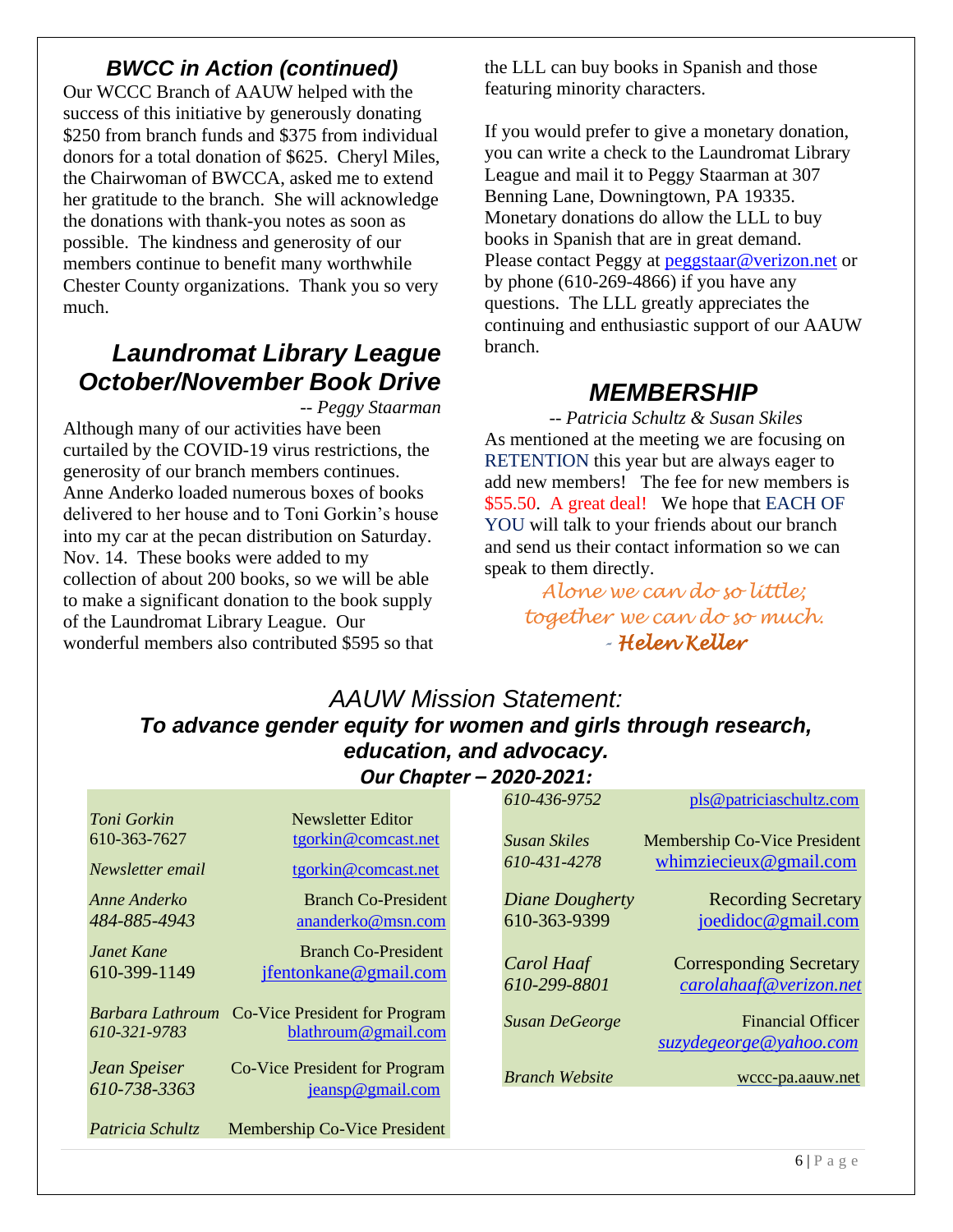#### *Newsletter*

The newsletter is published by the first of each month except for the summer months. The deadline for submissions is the  $10<sup>th</sup>$  of the month. Please send emails to tgorkin@comcast.net. Thank you to everyone who contributes to these issues; it can't be done without you! *-- Toni Gorkin*

#### *Facebook Page*

Don't forget to check our Facebook Page. It's **AAUW Chester County PA**. Thank you to Alice Lenthe for getting it up and running.

#### *Website*

Check it out at wccc-pa.aauw.net. Also, a reminder: The website and Facebook page are most effective if they have up-to-date information. It is our public face. If you are sending Toni pictures for the web page, make sure to copy them to Sandy at frau.salexander@gmail.com and Alice Lenthe at alicelenthe@gmail.com. Sometimes a picture is worth a thousand words!

### *Member News and Notes*

### *Holiday Door Tour and Appeal*

Benefitting the West Chester Public Library

-- Donna Eaves

This year, due to COVID, the historic West Chester Public Library has replaced their major fundraiser, the holiday home tour, with a **Holiday Door Tour and Appeal**. The Door Tour will run from **Saturday**, **December 5, to Saturday, December 12. and will feature front** doors and porches throughout West Chester borough decorated for the holidays, with every religious and ethnic tradition represented.

To participate, you can make a donation in any amount to the library's Holiday Appeal. For your donation you will receive a booklet with a tour map, a list of scavenger hunt items to look for (fun for the whole family!) and an entry into a Holiday Raffle drawing which will take place on Saturday, December 12 at 3:00 pm (no need to be present). Since the tour is self-guided, your "ticket" gives you the flexibility and safety of participating any time during the eight days of the tour. Many of our members have volunteered as hosts and/or attended the home tour in the past. We hope that you will continue to support the library in making this fundraiser a success at a time when the library's needs are greater than ever. The bonus is that you can stay safe while enjoying a fun activity outside on your own schedule! Please help spread the word to family and friends about the Door Tour and Appeal. For additional information, tickets to the tour, including additional raffle tickets, or donations, visit the West Chester Public Library, 415 N. Church Street, or their website at wcpubliclibrary.org. Your support is greatly appreciated!

### *Sad News*

Rachel Mullin, a long time member, has passed away. Martina Ossman, also a long time member, is her sister. We will put biographical information in our January newsletter.

## *AAUW members win state elections*

*-- Cathy Palmquist*

State Representative for the 156<sup>th</sup> Legislative District and AAUW member **Carolyn Comitta** won her race for the State Senate from the 19<sup>th</sup> District in the recent November election. Comitta beat her opponent 57 percent to 42 percent to take over the position held for many years by popular Senator Andrew Dinniman, who is retiring. She will serve a four-year term.

**Dianne Herrin**, Mayor of the Borough of West Chester, and a new member of our AAUW branch, won her bid to replace Comitta as State Representative of the 156<sup>th</sup> Legislative District, beating her opponent 55 percent to 44 percent. She will serve a two-year term. Both women will be sworn into their offices in January 2021. Congratulations to these members on their significant, important wins!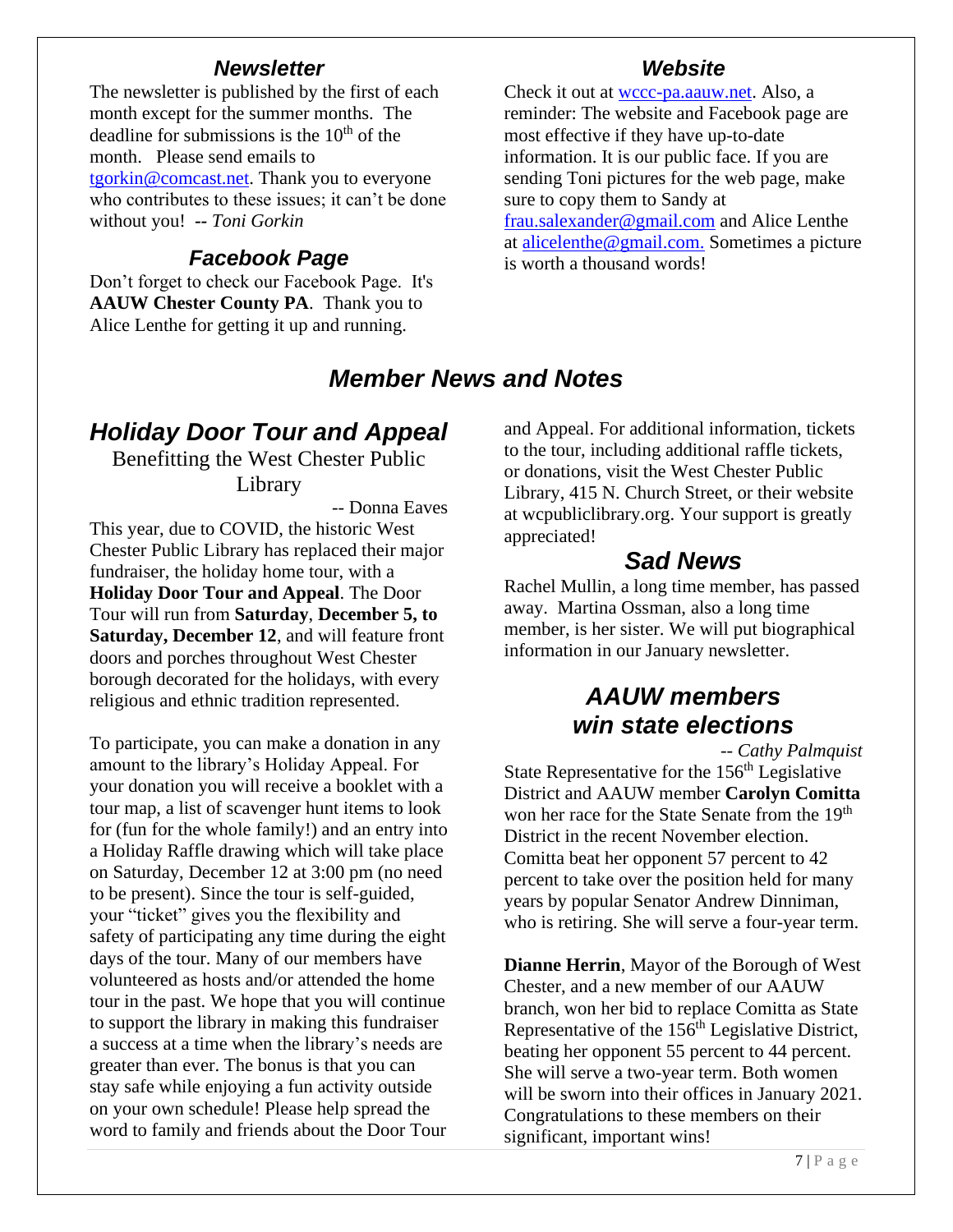### *Raising Funds With Masks*



Mary Smith is one of our members who has been making masks during this pandemic. She has raised almost \$200 for our chapter and also donated masks to the Chester County Youth. Jane Schultz donated toward the

materials. The masks are \$7.00 each. If anyone would like one, please let Mary know at pangea49@comcast.net. Thanks to all who have contributed.

### *Milkweed Seed Sowing Video and Free Seeds*



Toni Gorkin is featured in a video instructing how to sow milkweed seeds on the Uwchlan Township website. The video is in response to interest generated by the Milkweed Garden at Uwchlan planted this year as part of the

Heart of Uwchlan project Toni is leading. The purpose of the project is to introduce native plants and sustainable gardening practices to the township and its community. Here's the link to the video:

http://uwchlan.com/309/Milkweed-Planting-Workshop. Toni is offering free common milkweed seeds to the community, in the lobby of the Uwchlan Township Admin offices. She can also send packets to AAUW members; contact her at tgorkin@comcast.net. Toni also just graduated to full certification as a PA Master Naturalist at their annual meeting this month.



## *News from State and National*

Information from the November Newsletter to Branch Presidents: Two changes must be on your radar during FY21

#### **Dues Increase**

Every AAUW member received an email, on October 30th, from Julia Brown, AAUW Board Chair, announcing an increase in Individual Member dues for the next three years. The dues will rise by \$3 for Fiscal Year (FY) 2022, \$5 for FY 2023 and \$5 for FY 2024, making the total dues amount for those years \$62, \$67 and \$72, respectively. This topic is covered more extensively in the December Keystoner. Current life members will not be affected by this change. New life memberships acquired after July 1, 2021, will reflect the higher dues' amounts. College and university membership fees will remain unchanged. Pennsylvania dues

will remain \$10 for upcoming FY22 (July 1, 2021 – June 30, 2022).

#### **Membership Education Requirement**

Proposed change to AAUW bylaws to remove the education requirement for membership will be in the AAUW national election in Spring 2021. Since Kim Churches' very candid discussion on December 5, 2019, the need for this change has been shared with members. More information will be forthcoming as part of the AAUW national election process.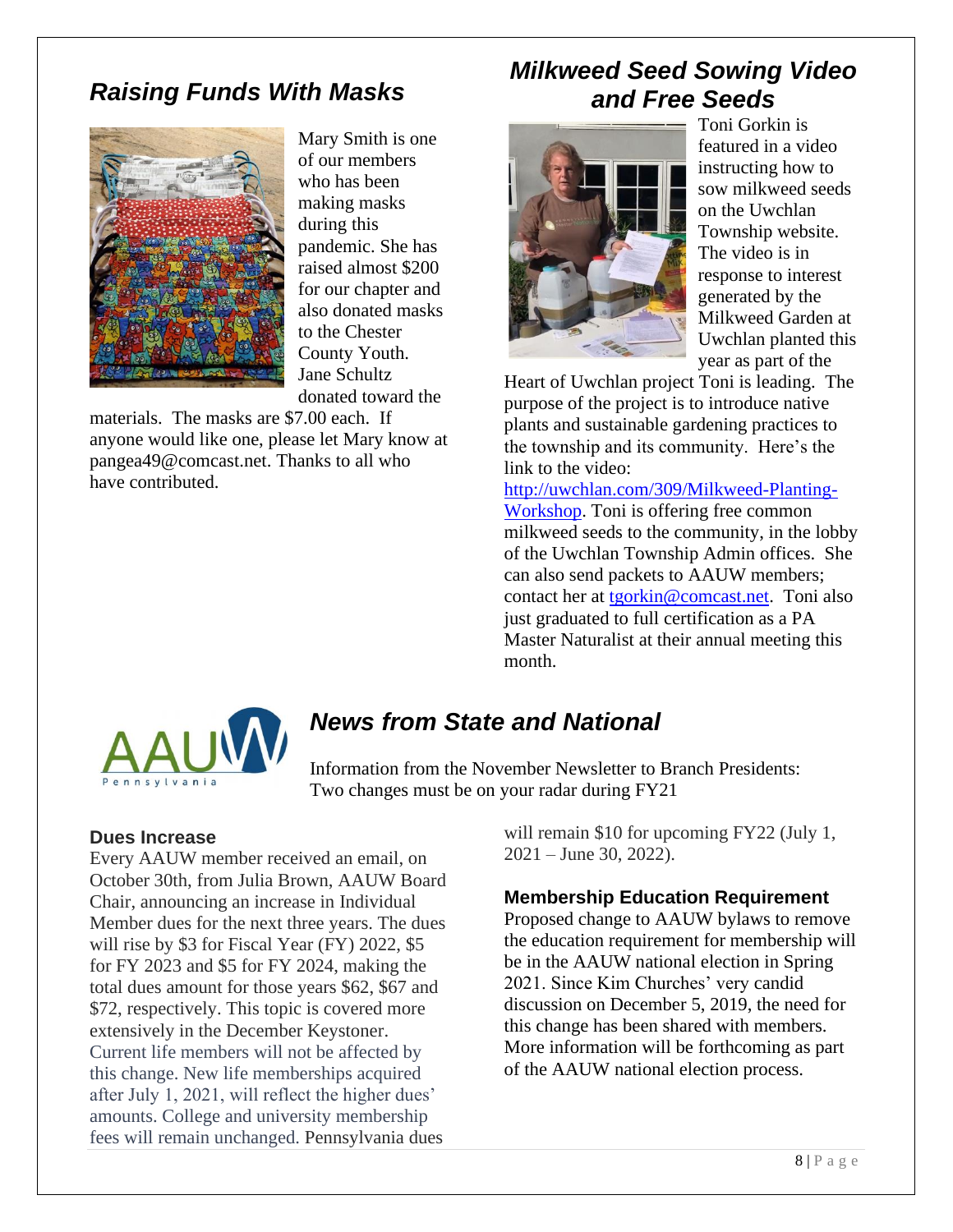# **Special Interest Groups**

**Note: Because of the Covid-19 Coronavirus Stay-at-Home/Safe Distancing orders, meetings have been cancelled, but some groups are using virtual meeting options.** 

#### **Women's Social Bridge**

To have your name added to the e-mail list,



contact Sandy Alexander at frau.salexander@gmail.com . The social bridge group is meeting virtually until further notice.

### **Couples Bridge**

A chair is needed. Please contact one of the presidents if interested.

#### **Mah Jongg**

Contact is Kim Glavin at kimglavin@comcast.net

### **FIG (Food Interest Group)**

On hiatus until further notice. Contact: Donna Eaves, FIG chair, at 610-692-5277 or deaves@live.com.

#### **Book Groups:**

*AAUW branches are known for their book groups, and membership in a group often encourages continuing membership. The West Chester-Chester County Branch currently has three book discussion groups meeting in the day and one in the evening at different times of the month.* 

### **LIT I: Daytime Literature Group**

Fiction & Nonfiction Lit I Book Group meets at 1:00 pm on the third Monday of the month. Lit I is using Zoom for a virtual meetings. The schedule of books is posted on the chapter webpage. Contact: Janet Kane: jfentonkane@gmail.com or 610-399-1149.

#### **LIT II: Evening Literature Fiction & Nonfiction Book Group**

As usual, we meet on the third Wednesday of the month at 7:30. Right now we are meeting virtually; contact Jean Speiser

(JeanSp@Gmail.com) for the Zoom link. We will not meet in December; our January book is *Giver of Stars.*

#### **LIT III: Daytime Fiction & Nonfiction Book Group**

This group meets on the first Tuesday of each month. The schedule is also posted on the chapter internet page. Contact: Carol Haaf 610- 793-5086 or carolahaaf@verizon.net

### **TIG (Travel Interest Group)**

The Travel Interest Group is on virtual only hiatus until conditions improve. Contacts are: Sandy Alexander (frau.salexander@gmail.com), Mary Marco (Mary.m.marco@gmail.com), or Jane McDowell (jlmcdowell@gmail.com).

### **Virtual Escapes**

As winter approaches, you may be looking for a virtual escape from the confines of your home. Check out this link

(https://www.wildjunket.com/armchair-travelhow-to-travel-without-leaving-home/) for 45 fun ideas for how to "travel" without leaving home. Tour a museum, visit a UNESCO site, take a digital hike in a National Park, read travelrelated books or blogs, learn a new language, watch travel-related shows on Netflix and more!

### **Walkers Group**

The group is not meeting as a group for now, but Walkers are encouraged to walk on their own and use safe distancing practices. Contact: Phyllis Dunn at *dunn.phyllis@gmail.com*

### **Stitchers Group**

Stitchers is meeting via ZOOM. Please join us for creative stitching & interesting conversations! Patricia will send reminders each week. For the remainder of the year we will meet at 10:00 a.m. as follows: Weds: 12/9,12/23; Thurs:12/3,12/17,12/31 **Please mark your calendars and join us for creative stitching & interesting conversations! Contact Patricia to be added to the mailing list. pls@patriciaschultz.com .**